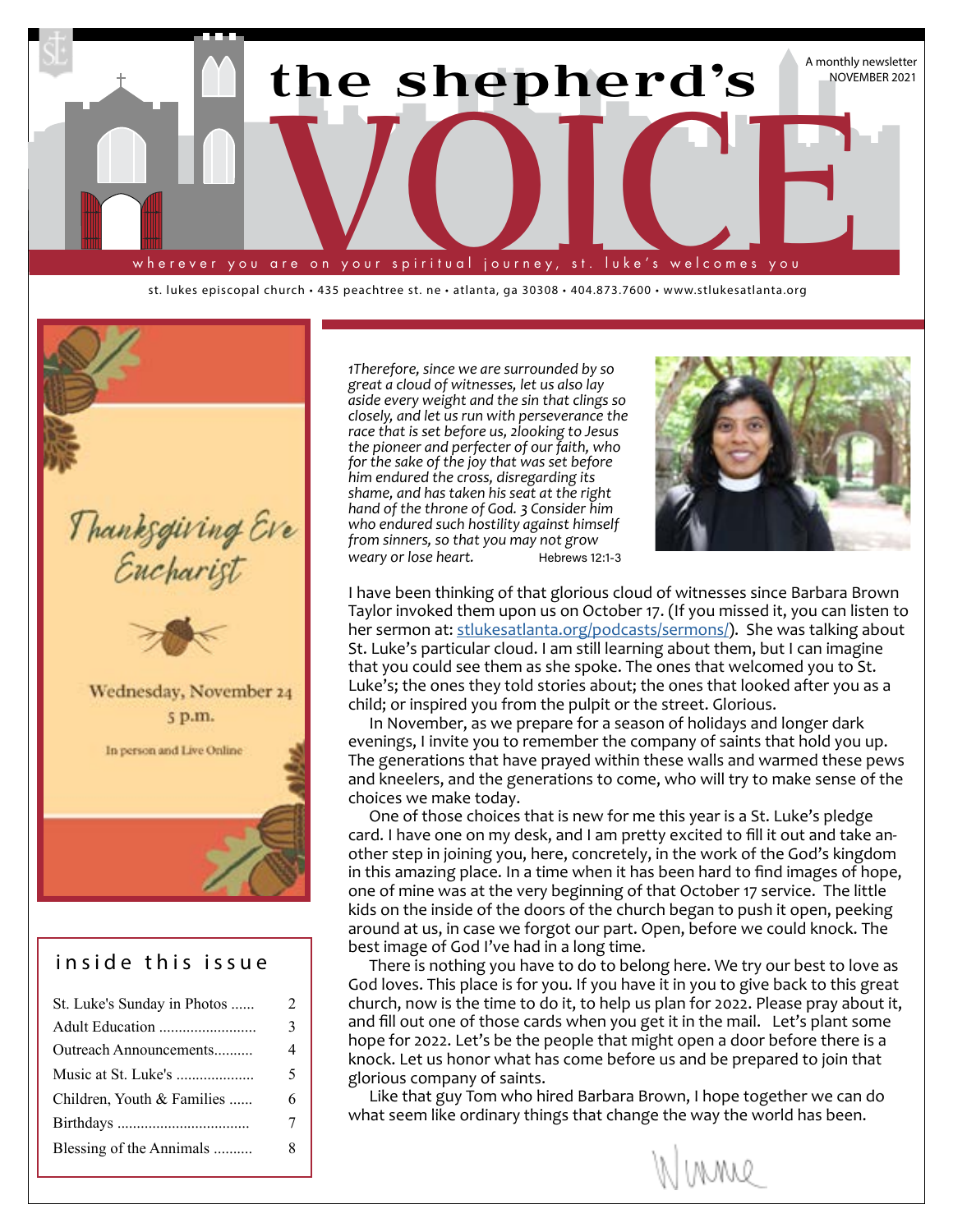#### **The Institution of the Rev. Winnie Varghese as the 23rd Rector**































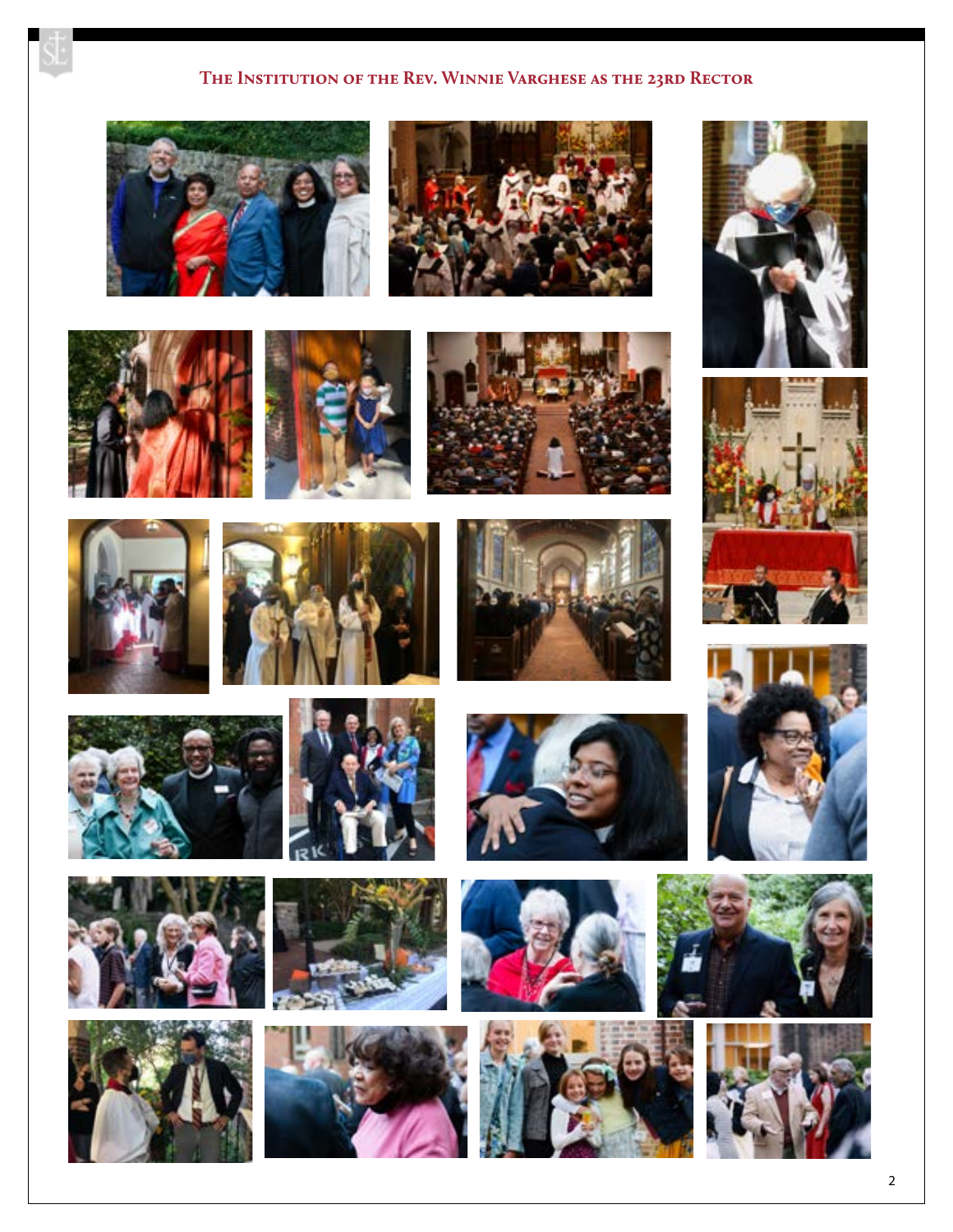

#### **Sunday Mornings**

#### **November 7**

#### **The Unseen Impact of Pandemic on Vulnerable LGBTQ Youth** *9AM in Budd Hall and online*

Did you know that on any given night there are only 15 beds in the city of Atlanta available in shelters for LGBTQ youth who are experiencing homelessness? Join us as we talk with Pat Raegan from the organization Lost and Found, as she reflects on the disparate impact of the pandemic on LGBTQ youth. This pandemic has made apparent how interconnected we are and amplified the charge to seek Christ in all persons and love our neighbors. Lost and Found is an organization that seeks to end homelessness for all LGBTQ youth by providing them with the skills and support needed to live independently.

#### **November 14**

#### **Impact of Pandemic on Our Christian Expression** *9AM in Budd Hall and online*

David Pacini is the Charles Howard Candler Professor Emeritus of American Religious History at Candler School of Theology at Emory University. Much of his research has explored the boundaries and intersections of literature, art history, psychoanalytic theory and philosophical theology in modern European thought. Join us for a conversation as we continue to ask what are we bringing with us out of pandemic, what is the world we want to live in, and how is our Christian expression impacted.

#### **Lectio Divina with the Gospel of Thomas** *9AM in the Wilmer Chapel*

(note day change; usually each 3rd Sunday of the month)

Lectio divina is a powerful means of reading sacred text for spiritual growth. Join Sophia Brothers Peterman and others in the gentle, nonthreatening practice of group lectio divina with the Gospel of Thomas. We will meet the third Sunday of every month, working our way through this collection of 114 sayings, called logia, said to be the words of Jesus written down by Thomas, the Twin. Come as you are able.

#### **Sacred Ground Dialogue Circle** *11:30-1:30 pm in the St. Luke Room*

(lunch is available)

#### Facilitator: Jackie Lawrence

Sacred Ground is a sensitive, prayerful framework that creates space for difficult but respectful and transformative dialogue on race and racism. The 10-session small group invites participants to walk back through history in order to peel away the layers that brought us to today, reflecting on family histories and stories, as well as important narratives that shape the collective American story. Each session is guided by the vision of beloved community – where all people are honored and protected and nurtured as beloved children of God.

#### **November 21**

No Sunday School because of the Annual Parish Retreat.

#### **November 28 - The First Sunday of Advent**

**The Advent Festival:** No "regular" class today; instead, we'll create beautiful Advent Wreaths for home and engage in other Advent activities.

#### **Wednesdays**

#### **Lunchtime Bible Study: A contextual reading of the book of Ruth**

*12-1 p.m. in the Parkins Room or on Zoom* The Ruth narrative opens with a climate crisis - a famine pushed a family to migrate - and addresses some of the critical concerns for refugees: food, security, home, land, inheritance. Around those concerns, "Losing Ground: Reading Ruth in the Pacific" offers a collection of Bible studies from the Pacific that interweave the climate pandemic with the interests and wisdoms of Pasifika natives. Join the Rev. Winnie Varghese on Wednesdays for a lively discussion.

#### **Mary, Mother of Jesus**

*November 3, 10, 17 | 6:30-7:20 pm in the St.Luke Room*  As we prepare to enter the season of Advent, the St. Luke's clergy are offering reflections about Mary. The Rev. Elizabeth Shows Caffey will talk about Mary, the young girl who is called to be Godbearer and look at what brought her to this moment. The Rev. Winnie Varghese will talk about Mary having the Shakti, feminine power. The Rev. Horace Griffin will talk about Mary the Virgin.

#### **Five Principles that make for a great relationship**

*November 3 | 6:30-8 p.m. in Budd Hall* Join Linda and Louis McLeod for the second, and final, session on successful relationships.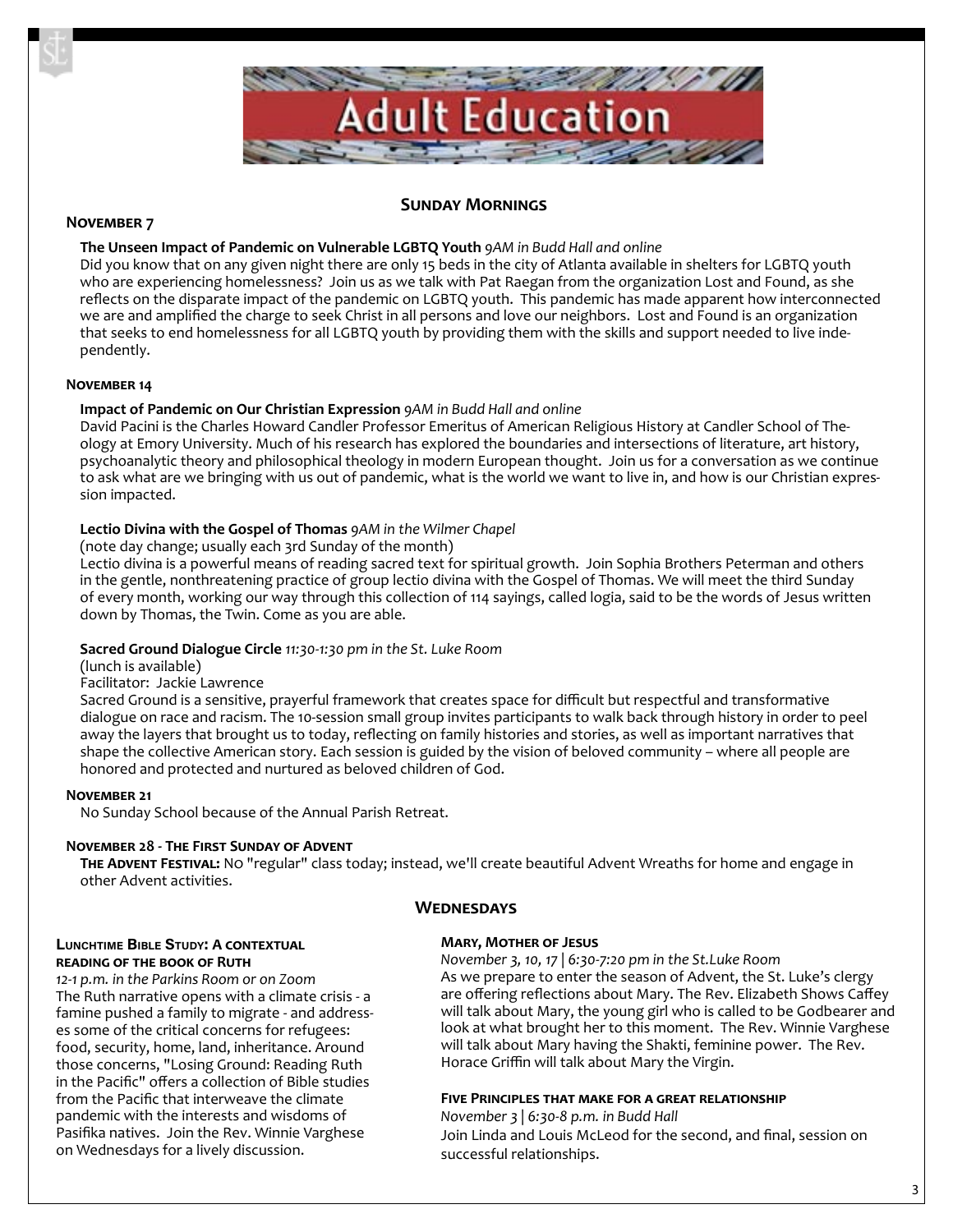# e ST. LUKE'S

The Beloved + Belong + Become stewardship campaign is in full swing. Given this moment of possibility for St. Luke's, we have endeavored to learn your hopes and dreams for our parish and what we might become together. Aspire cards have been distributed widely to gain

your valuable insights as to where resources should be directed in the coming years. Last weekend, the Stewardship Committee hosted a Forum during which even more was learned. There have also been wonderful cottage gatherings with Winnie inviting participants to share their aspirations for St. Luke's. There are still a few cottage gatherings left, and you can make a reservation online. We've even gotten a little playful with our stewardship videos that are being released each week.

All this effort is to raise awareness of the tremendous opportunities that lie ahead for St. Luke's. Meeting the needs of our parish and community does have a cost.

Many of the aspirations we have heard so far are expensive. The goal for this campaign is a 5% (\$96,000) increase and our stretch goal is 10% (\$191,000).

Pledge packets have been mailed to parishioner homes; let the church office know if you have not received yours. Please consider your financial resources, pray for our church's future, and as you are able, help us build the future we desire through your 2022 commitment. Then, bring or mail your pledge card on or before November 14 so that it can be blessed.

Thank you for your support of our great church. We are excited about this next chapter in our history and celebrating in the new year, and always, that we are beloved, we belong, and that we are becoming more of who we are called to be.



The chill in the air reminds us that it will soon be time for the Daughters of the King's (DOK) annual Winter Coat Drive. We ask the congregation to join us in providing warm coats for our friends who on the streets without permanent homes. Start checking your closets for gently-used coats to donate. DOK will begin collecting them toward the end of the month and then they will donate them to Crossroads to distribute.

#### **November is for Voting**

A great way to lift up the values of Jesus in our lives is to vote, and the November 2 election provides us a good opportunity to influence local laws and policies that shape social justice issues.



Last month, St. Luke's Faith Advocacy Network Gun Violence Prevention hosted two events in October discussing gun violence and remembering its victims. The first event was the Public Health Gun Violence Prevention Forum, which included Atlanta's top five

mayoral candidates. Dr. Mark Rosenberg, president emeritus of the Task Force for Global Health, shared insights on the science of preventing gun violence before the mayoral candidates debated solutions to gun violence.

The second event was our annual vigil remembering victims of gun violence to honor the over 1,300 people who have died by gun violence since the beginning of 2020, as well as those who lost their lives at the Tree of Life Synagogue three years ago.

Thank you to everyone who contributed to these multifaith events. Our partners, The Temple's Rothschild Center for Social Justice and Ebenezer Baptist Church's Social Justice Ministry, were instrumental in planning the forum with us. St. Luke's staff welcomed visitors and created a beautiful, prayerful, and inspiring service recognizing the victims, survivors, and communities affected by gun violence. Finally, thanks to a host of volunteers who helped publicize the event and welcomed our guests at the events.

#### **Advent Reflections by Email**

Last year, because of the pandemic, we emailed the reflections to the entire parish in Advent and Lent. This year, we will print hard copies. If you prefer to receive the daily email, please sign up online. If you received the email in 2019, you will

automatically be signed up for the daily email. If you're not sure, but would like it, just sign up again from the Registration/Sign Up button on the church website or scan this QR code for the form. Hard copies of the booklet will be distributed the first Sunday in Advent.



Reflections by Email

#### **IT'S CHRISTMAS IN NOVEMBER**

when our basket collection supports the work of Emmaus House. Please fill the baskets with toys for Christmas: balls, books, dolls and stuffed animals. When choosing dolls and books, please remember to be culturally sensitive - most of the children who will celebrate



Christmas at Emmaus House are children of color. Please place your donations in the Outreach baskets located in the Narthex and Reception Area.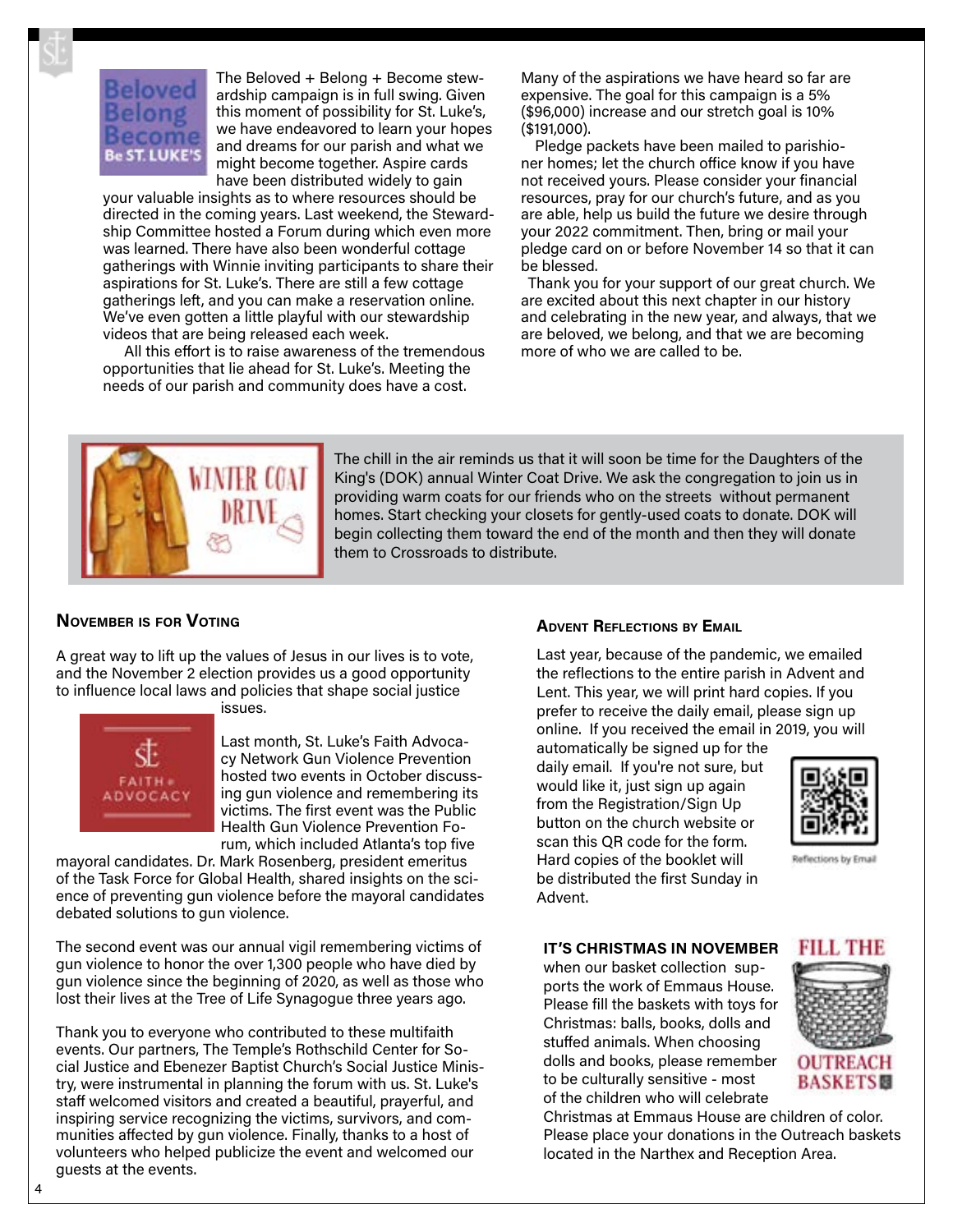#### **45th Annual MESSIAH SING ALONG**

We are eager to welcome the return of the annual MESSIAH SING ALONG on Sunday, December 5, at 7pm. This year's performance will partner with the Atlanta Community Food Bank.



Everyone who attends is asked to bring a plastic jar of peanut butter as their admission to the performance. The jars will be stacked in the bell tower room prior to the performance and delivered to the food bank the fol-



lowing day. The performance will feature members of the Atlanta Symphony Orchestra under the direction of Herbert Buffington, St. Luke's Associate organist and artist-in-residence. Soloists include Adelaide Boedecker, soprano; Gabrielle Beteag, mezzo-soprano; Sam Hagan, tenor; and Calvin Griffin, bass. Music scores will be available for purchase for \$15 in the narthex that evening. A reception will follow the performance in Budd Hall.

#### **Tech Chamber Choir to Perform**

Music at St. Luke's is thrilled to welcome the Chamber Choir of Georgia Tech University in concert on Sunday, November 14, at 3 p.m. Under the direction of Dr. Jerry Ulrich, the choir will present Francis Poulenc's colorful "Gloria", a beloved choral work composed in 1959. The choir will be accompanied on the Alston Memorial Organ by Hyokyoung Byun, a graduate student at Georgia State University.

The concert is a terrific opportunity for St. Luke's to connect with these talented and bright students. Please make every effort to attend and support their performance.

#### **Advent Lessons and Carols Sunday, November 29**

The Choirs of St. Luke's will offer this service of Advent Lessons and Carols beginning at 4 p.m. A prelude of music begins at 3:45 p.m. This annual tradition features lectors from leadership at St. Luke's and guests from Atlanta non-profit organizations. Music includes anthems and hymns by Benjamin Bachmann, Franz Biebl, Craig Phillips, Rosephayne Powell, Mark Sirett, and Charles Wood. A reception will follow the service in Budd Hall.



Throughout the Advent season, join us each Friday at 12 p.m. for an informal 30-minute concert featuring exciting performances by Atlanta musicians. A boxed lunch will be available following each performance in Budd Hall. You may reserve lunch using the online form (which we prefer) or call the church office. If you'd like a box lunch, please let us know by 5 p.m. on the Monday preceding the concert.

Friday, December 3, 12 p.m. GSU Guitar Studio *Students of Professor Luther Enloe*





Friday, December 17, 12 p.m. Atlanta Jazz Trio

Friday, December 10, 12 p.m. Portia Shuler Hawkins, pianist





On December 1 at 6:30 p.m., St. Luke's will host a World AIDS Day Eucharist, remembering and praying for those we have lost to HIV/AIDS and those currently living with HIV/AIDS; their families, friends and caregivers; those who work to find a cure and those who work to bring about just programs and systems associated with HIV/AIDS. We also recall St. Luke's role as a stronghold for love and social justice from the beginning of the AIDS crisis. Music for the service will include hymns and anthems by American composers who succumbed to the virus. Please make plans to attend.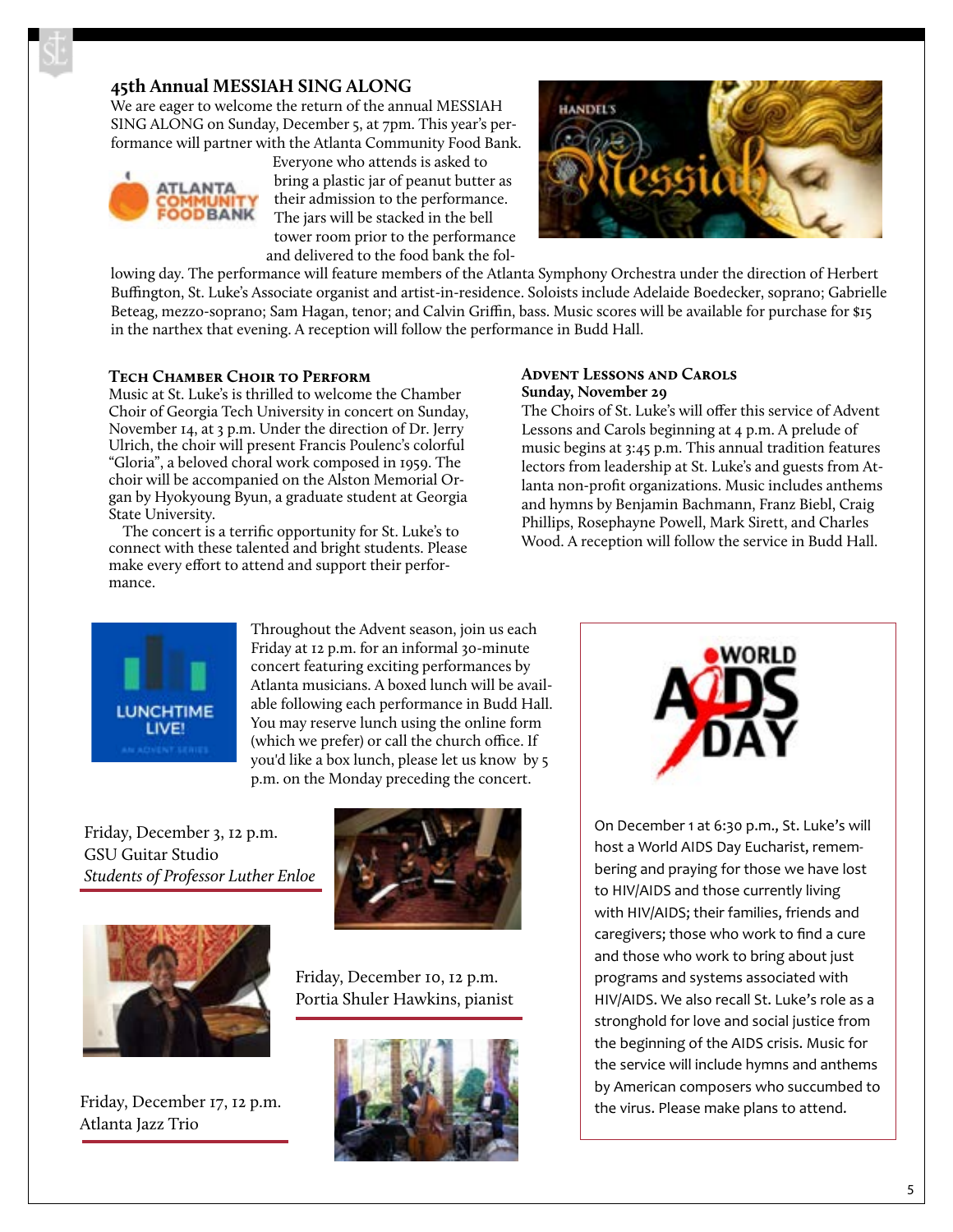

TEAM BUILDING ON WHEELS



















## **RITE 13 CONGRATULATIONS!**

Grace Blanchard, Julia Blanchard, Madelynne Shows Caffey, Ryan Conley, Anna Fowlkes, Link Healan, Elias Kidd, Violet Kilfeather, Steve Marshall, Zoe Marshall



#### *CHILDREN, YOUTH, AND FAMILIES*  **SCHEDULE**

| $6:30$ pm | Prep Choir in Room 201<br>(Grades 1 and 2)    |
|-----------|-----------------------------------------------|
|           | Program in Room 205 for<br>Grades 3-5         |
| 7 pm      | Junior Choristers<br>in Room 201 (Grades 3-5) |
|           | Program in Room 205 for<br>Grades 1 and 2     |



Join your St. Luke's friends for dinner (starting at 5:30 pm), classes, hanging out and catching up, rehearsals and more!

Class descriptions on page 3 - no registration required, just come as you can!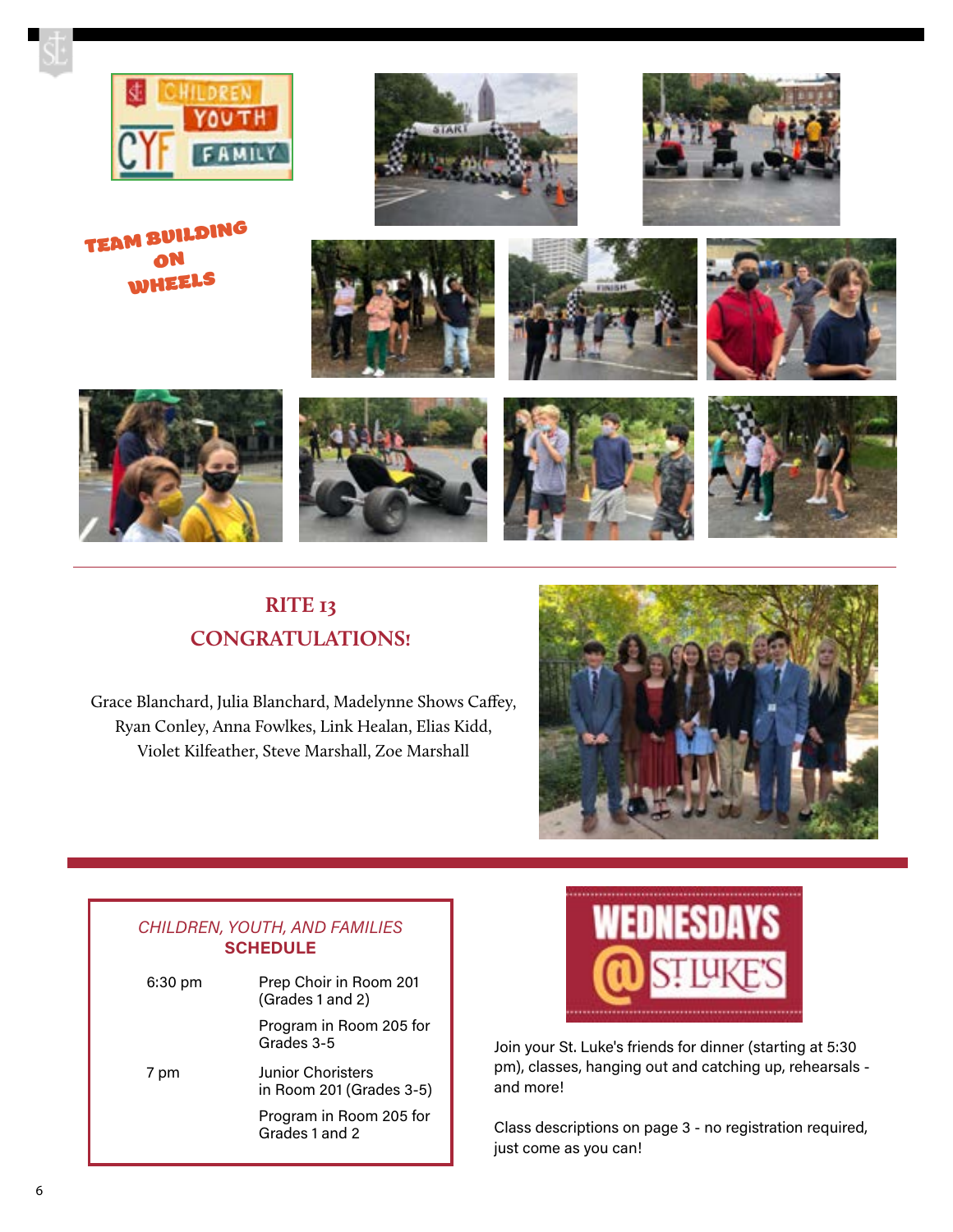#### WE CELEBRATE THE LIVES THAT MAKE UP the community of St. Luke's Church.

## *Birthdays during November*

#### 1 Jean Coles Dana Halberg Pless Leslie Inman Laurel Zdan  $\overline{2}$ Jim Moore David Parker Nona Pappas Jack Heath Henry Izlar Evan Bassett 3 David Purdum Bryan Benedict Daniel Reese Alex Opsahl 4 Michael Doyle Bruce Johnson Joseph Bolling Emma Neely Edgar Neely, IV Mac Muse Mac Budd 5 Tom Coleman Kenneth Larsen John King, III Randy Portwood Missy Budd David Evans Missy Budd David Evans Courtney Bryant James Kopp Jack Brumbaugh 6 Nancy Sherrod Steve Tedder William Ward Elizabeth Izlar Keira Finan 7 Barbara O'Brien Sue McAvoy Whit Lanier, Jr

Betsy Davidson Annie Haslam Grace Haslam Melika Heinrich

Mark Simmons

8

Tim Baxter Caroline Fooshee Jim Wright, III Michael Thibadeau John Mellen 9 Grace Rich Liza Pickett Julia Paluch Sumner Jones Alexander Speakman 10 Lee Vason Louise Faurot Seth Pound Sophie Burby 11 Al Compton Lee Nunn, III Marc Mosley Sam Tonge 12 Brinson Prince Edosa Osa-Ogbeide Lilly Bencich Aidan Heery Abbey Dean 13 Sara Barrett Kathryn Beane Marcus Howard Gena Mann Christopher Bartels Elizabeth Baxter 14 Reuel Mae Redd Jane Morphis Melanie Millner Robin Rowe Allison Kopp Phoebe Mason Ethan Cunningham Sam Conley Amelia Clark 15 Catherine Dragon Jane Rigby Susan Sockwell David Kirk Jackie Cushman Katherine Kiseljack 16 Mac Holladay Sam Weyman

Jeffrey Ezell Lessie Arnold David Sun Zhang Andrew Cleveland Eloisa Cleveland 17 Ann Callaghan Everette Doffermyre Elizabeth Cunningham Conover Foster 18 Bond Almand, Jr Hampton Morris Neil Schemm Beth Wilkening Marian Lamson Emma Payne Gavin Ledford 19 Mike Parks Lynn Washington David Pless JJ Jemmott Senna Young 20 Ann Brewster Gina Rudisill Liz Opsahl Elizabeth McMillan Hampton Money Bennett Girardot Liam Heery Mary Winer Hazel Horne 21 Gene Paradise Mary McGill Katie Ganske Carter Thomas Alex Hall 22 Linton Hopkins, III Doris Muir Wells Bennett Elizabeth McGhee  $23$ Carol Evans Sue Rohan Leigh Serrie Melissa Krepp Jack Marchetti Katie Pringle Nina Heinrich

 $24$ Marva Brooks Chet Tisdale Nan Kennedy Herb Fletcher Hunter Moore 25 Joanna Griffith Panke Miller Carolyn George Jerry Shea Robert Harlin, Jr Elliott Kyle Jill Knoll Jill Garrett Tim Silvis Jennifer Iruka 26 Kathy Woodcock Andrew Seymour Griffin Fry Anne Bryan 27 Elizabeth Foxx-Ness George Ude Lora Rust Genevieve Wood Alexander Silvis 28 Elaine DeCostanzo Lee Sewell Betsy Tanner Jeff Muir Ted Pound Ellen Echols Purdum Kimberly Harlin 29 Alma Johnson Chessa Gross Kate Burns 30 Gene McClure Frank Moye Carey Hill Sonny Wooten, Jr Mary Anne Erricson Lofton Scronce Ansley Boyer

The Rev. Winnie Varghese *Rector* winnie@stlukesatlanta.org

**2021 Vestry** 

Melba Hughes, *Senior Warden* Carrie Teegardin, *Junior Warden*

Lindley Cole Jimmy Cushman Amy Doyle Caroline Fooshee Ray Uttenhove David Gillon

Bruce Gunter Livingstone Johnson Bobby Mays John Zintak

Pat Brumbaugh, *Chancellor* Scott Inman, *Finance Chair* Richard Lee, *Clerk* Brian Opsahl, *Treasurer*

The Rev. Elizabeth Shows Caffey Senior Associate Rector Liturgy and Education 404-873-7612 | elizabeth@stlukesatlanta.org

The Rev. Horace L. Griffin Senior Associate for Pastoral Care and Outreach 404-873-7609 | horace@stlukesatlanta.org

Herbert Buffington, Associate Organist and Artist-in-Residence 404-873-7600 | herbert@stlukesatlanta.org

Wesley Boutilier, Assistant for Communications 404-873-7614 | wesley@stlukesatlanta.org

Matthew Brown, Director of Music 404-873-7620 | matthew@stlukesatlanta.org

Valerie Freer, Receptionist/Admin. Assistant 404-873-7600 | valerie@stlukesatlanta.org

Brianna Griffin, Admin. Assistant 404-873-7600 | briana@stlukesatlanta.org

David Hendee, Director of Finance 404-873-7617 | hendee@stlukesatlanta.org

Brian Hummel, Manager of Facilities Support 404-873-7647 | Cell: 404-291-0059 brian@stlukesatlanta.org

Michelle Jemmott, Manager of Office Admin. 404-873-7616 | michelle@stlukesatlanta.org

Liz Beal Kidd, Director of Children, Youth and Families Ministry 404-873-7622 | liz@stlukesatlanta.org

Colleen Kingston Director of Children and Youth Choirs 404-735-1933 | colleen@stlukesatlanta.org

Elizabeth Moore Interim Director of Operations 404-873-7663 elizabethmoore@stlukesatlanta.org

Ethan Scott, Associate Director of Children, Youth and Families Ministry 404-873-7690 | ethan@stlukesatlanta.org

Mark Simmons, Director of Membership and Stewardship 404-873-7624 | mark@stlukesatlanta.org

Bethany Trout, Rector's Executive Assistant 404-873-7610 | bethany@stlukesatlanta.org

Hala Hess White, Director of Communications 404-873-7630 | hala@stlukesatlanta.org